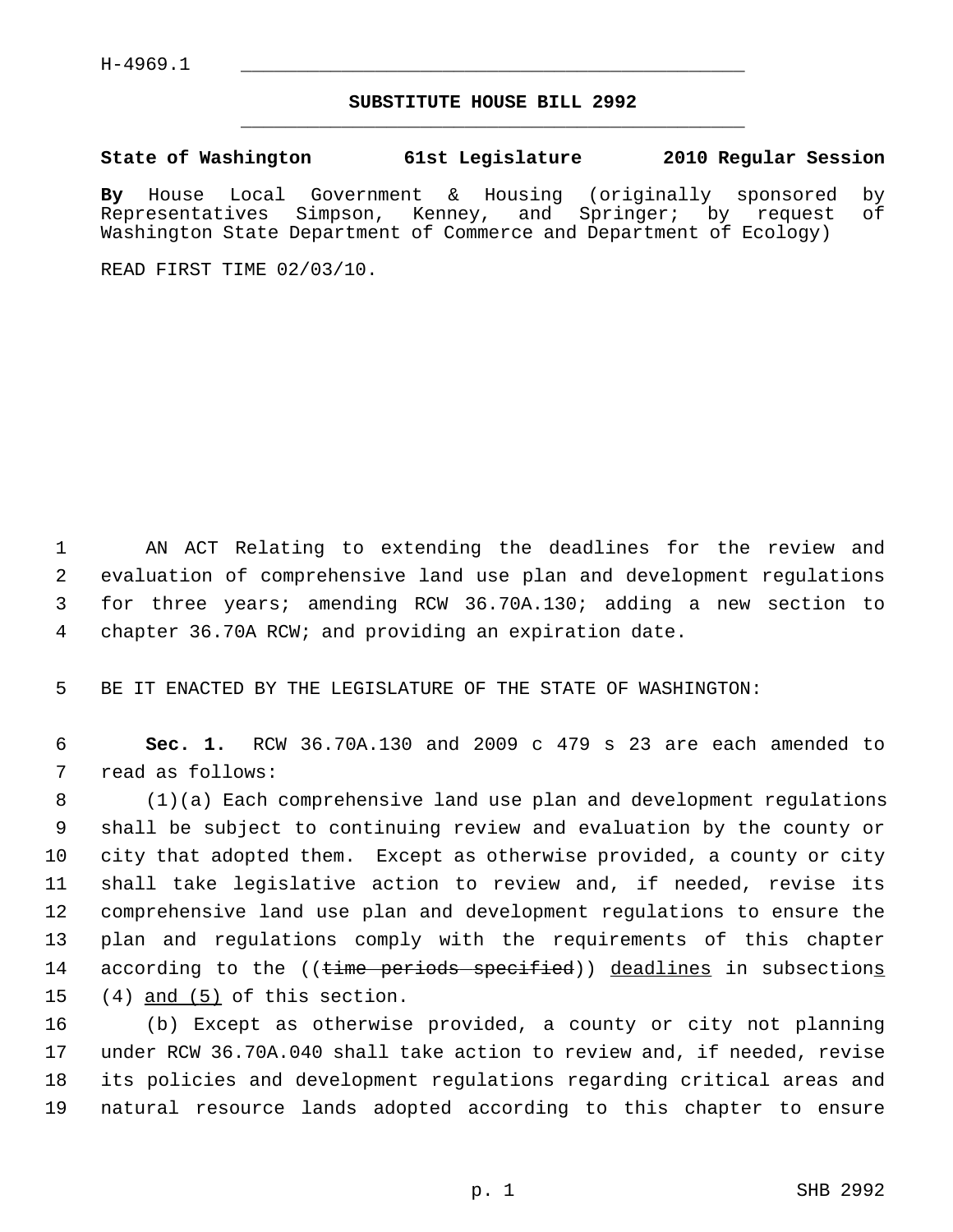1 these policies and regulations comply with the requirements of this 2 chapter according to the ((time periods specified)) deadlines in 3 subsections (4) and (5) of this section. Legislative action means the 4 adoption of a resolution or ordinance following notice and a public 5 hearing indicating at a minimum, a finding that a review and evaluation 6 has occurred and identifying the revisions made, or that a revision was 7 not needed and the reasons therefor.

 8 (c) The review and evaluation required by this subsection may be 9 combined with the review required by subsection (3) of this section. 10 The review and evaluation required by this subsection shall include, 11 but is not limited to, consideration of critical area ordinances and, 12 if planning under RCW 36.70A.040, an analysis of the population 13 allocated to a city or county from the most recent ten-year population 14 forecast by the office of financial management.

15 (d) Any amendment of or revision to a comprehensive land use plan 16 shall conform to this chapter. Any amendment of or revision to 17 development regulations shall be consistent with and implement the 18 comprehensive plan.

19 (2)(a) Each county and city shall establish and broadly disseminate 20 to the public a public participation program consistent with RCW 21 36.70A.035 and 36.70A.140 that identifies procedures and schedules 22 whereby updates, proposed amendments, or revisions of the comprehensive 23 plan are considered by the governing body of the county or city no more 24 frequently than once every year. "Updates" means to review and revise, 25 if needed, according to subsection  $(1)$  of this section, and the  $($  (time 26 periods specified)) deadlines in subsections (4) and (5) of this 27 section or in accordance with the provisions of subsection( $(s - (5)$  and  $28 + 8$ )) (6) of this section. Amendments may be considered more 29 frequently than once per year under the following circumstances:

30 (i) The initial adoption of a subarea plan that does not modify the 31 comprehensive plan policies and designations applicable to the subarea;

32 (ii) The adoption or amendment of a shoreline master program under 33 the procedures set forth in chapter 90.58 RCW;

34 (iii) The amendment of the capital facilities element of a 35 comprehensive plan that occurs concurrently with the adoption or 36 amendment of a county or city budget; and

37 (iv) ((Until June 30, 2006, the designation of recreational lands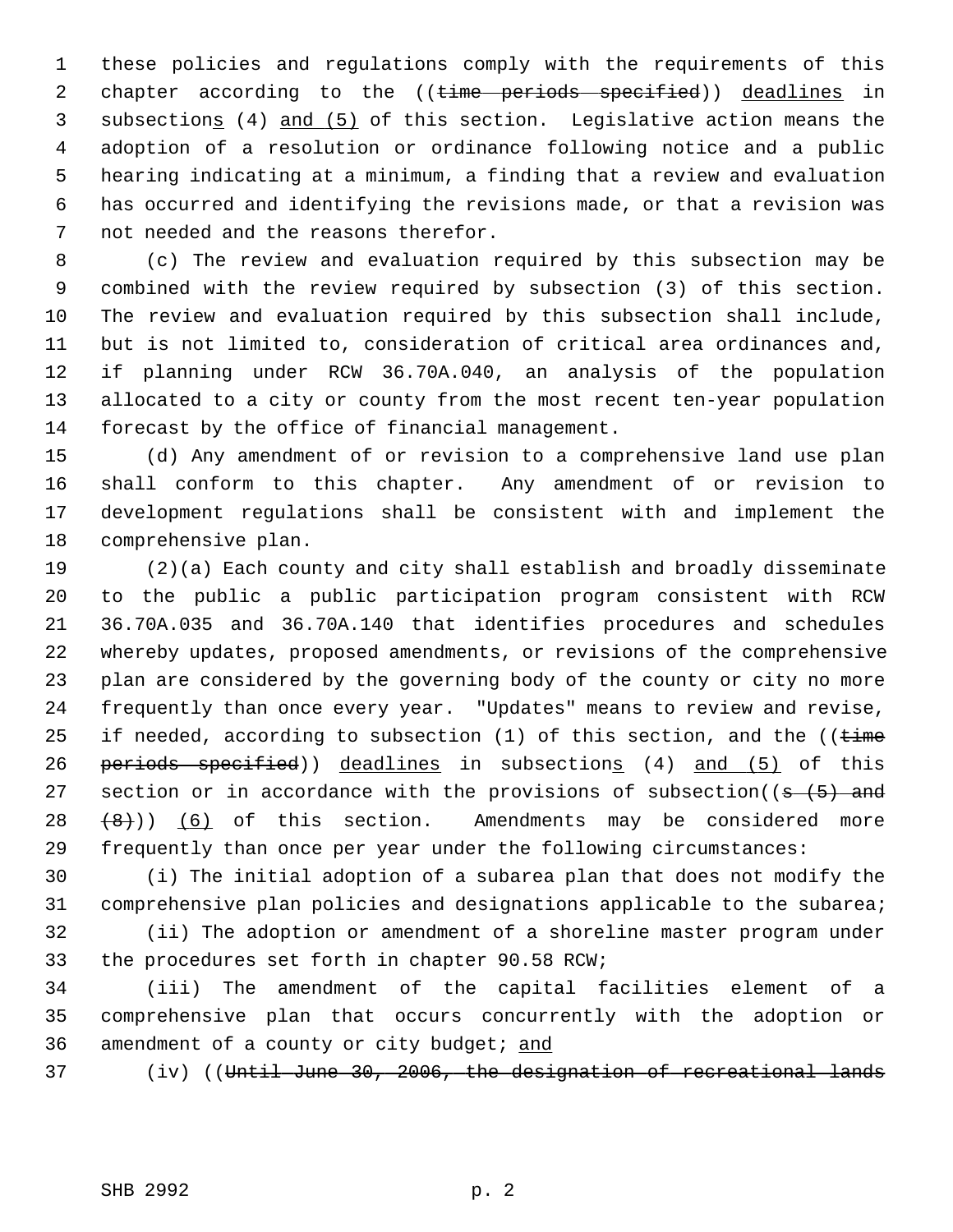1 under RCW 36.70A.1701. A county amending its comprehensive plan 2 pursuant to this subsection  $(2)(a)(iv)$  may not do so more frequently 3 than every eighteen months; and

 $\{\overline{v}\}\$  ( $\{\overline{v}\}\$ )) The adoption of comprehensive plan amendments necessary to 5 enact a planned action under RCW 43.21C.031(2), provided that 6 amendments are considered in accordance with the public participation 7 program established by the county or city under this subsection (2)(a) 8 and all persons who have requested notice of a comprehensive plan 9 update are given notice of the amendments and an opportunity to 10 comment.

11 (b) Except as otherwise provided in (a) of this subsection, all 12 proposals shall be considered by the governing body concurrently so the 13 cumulative effect of the various proposals can be ascertained. 14 However, after appropriate public participation a county or city may 15 adopt amendments or revisions to its comprehensive plan that conform 16 with this chapter whenever an emergency exists or to resolve an appeal 17 of a comprehensive plan filed with a growth management hearings board 18 or with the court.

19 (3)(a) Each county that designates urban growth areas under RCW 20 36.70A.110 shall review, at least every ten years, its designated urban 21 growth area or areas, and the densities permitted within both the 22 incorporated and unincorporated portions of each urban growth area. In 23 conjunction with this review by the county, each city located within an 24 urban growth area shall review the densities permitted within its 25 boundaries, and the extent to which the urban growth occurring within 26 the county has located within each city and the unincorporated portions 27 of the urban growth areas.

28 (b) The county comprehensive plan designating urban growth areas, 29 and the densities permitted in the urban growth areas by the 30 comprehensive plans of the county and each city located within the 31 urban growth areas, shall be revised to accommodate the urban growth 32 projected to occur in the county for the succeeding twenty-year period. 33 The review required by this subsection may be combined with the review 34 and evaluation required by RCW 36.70A.215.

35  $(4)$  ((The department shall establish a schedule for)) Except as 36 provided in subsection (6) of this section, counties and cities ( $(\pm \theta)$ ) 37 shall take action to review and, if needed, revise their comprehensive 38 plans and development regulations to ensure the plan and regulations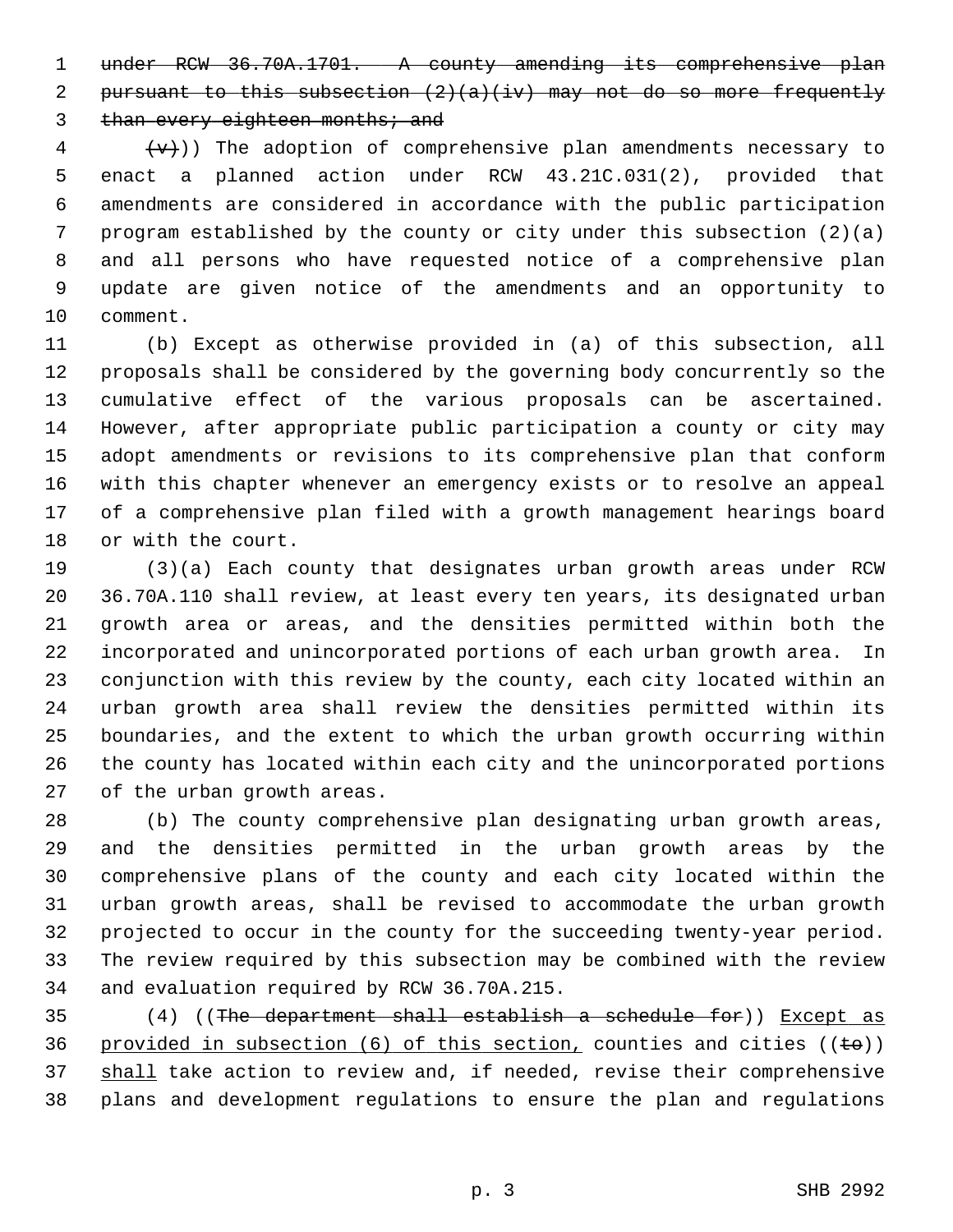1 comply with the requirements of this chapter( $(-$  Except as provided in subsections (5) and (8) of this section, the schedule established by the department shall provide for the reviews and evaluations to be completed)) as follows:

5 (a) On or before December 1, 2004, ((and every seven years 6 thereafter,)) for Clallam, Clark, Jefferson, King, Kitsap, Pierce, 7 Snohomish, Thurston, and Whatcom counties and the cities within those 8 counties;

9 (b) On or before December 1, 2005, ((and every seven years 10 thereafter,)) for Cowlitz, Island, Lewis, Mason, San Juan, Skagit, and 11 Skamania counties and the cities within those counties;

12 (c) On or before December 1, 2006, ((and every seven years 13 thereafter,)) for Benton, Chelan, Douglas, Grant, Kittitas, Spokane, 14 and Yakima counties and the cities within those counties; and

15 (d) On or before December 1, 2007, ((and every seven years 16 thereafter,)) for Adams, Asotin, Columbia, Ferry, Franklin, Garfield, 17 Grays Harbor, Klickitat, Lincoln, Okanogan, Pacific, Pend Oreille, 18 Stevens, Wahkiakum, Walla Walla, and Whitman counties and the cities 19 within those counties.

20 (5) Except as otherwise provided in subsection (6) of this section, following the review of comprehensive plans and development regulations required by subsection (4) of this section, counties and cities shall 23 take action to review and, if needed, revise their comprehensive plans and development regulations to ensure the plan and regulations comply with the requirements of this chapter as follows:

 (a) On or before December 1, 2014, and every seven years 27 thereafter, for Clallam, Clark, Jefferson, King, Kitsap, Pierce, Snohomish, Thurston, and Whatcom counties and the cities within those counties;

30 (b) On or before December 1, 2015, and every seven years 31 thereafter, for Cowlitz, Island, Lewis, Mason, San Juan, Skagit, and 32 Skamania counties and the cities within those counties;

33 (c) On or before December 1, 2016, and every seven years 34 thereafter, for Benton, Chelan, Douglas, Grant, Kittitas, Spokane, and 35 Yakima counties and the cities within those counties; and

36 (d) On or before December 1, 2017, and every seven years 37 thereafter, for Adams, Asotin, Columbia, Ferry, Franklin, Garfield,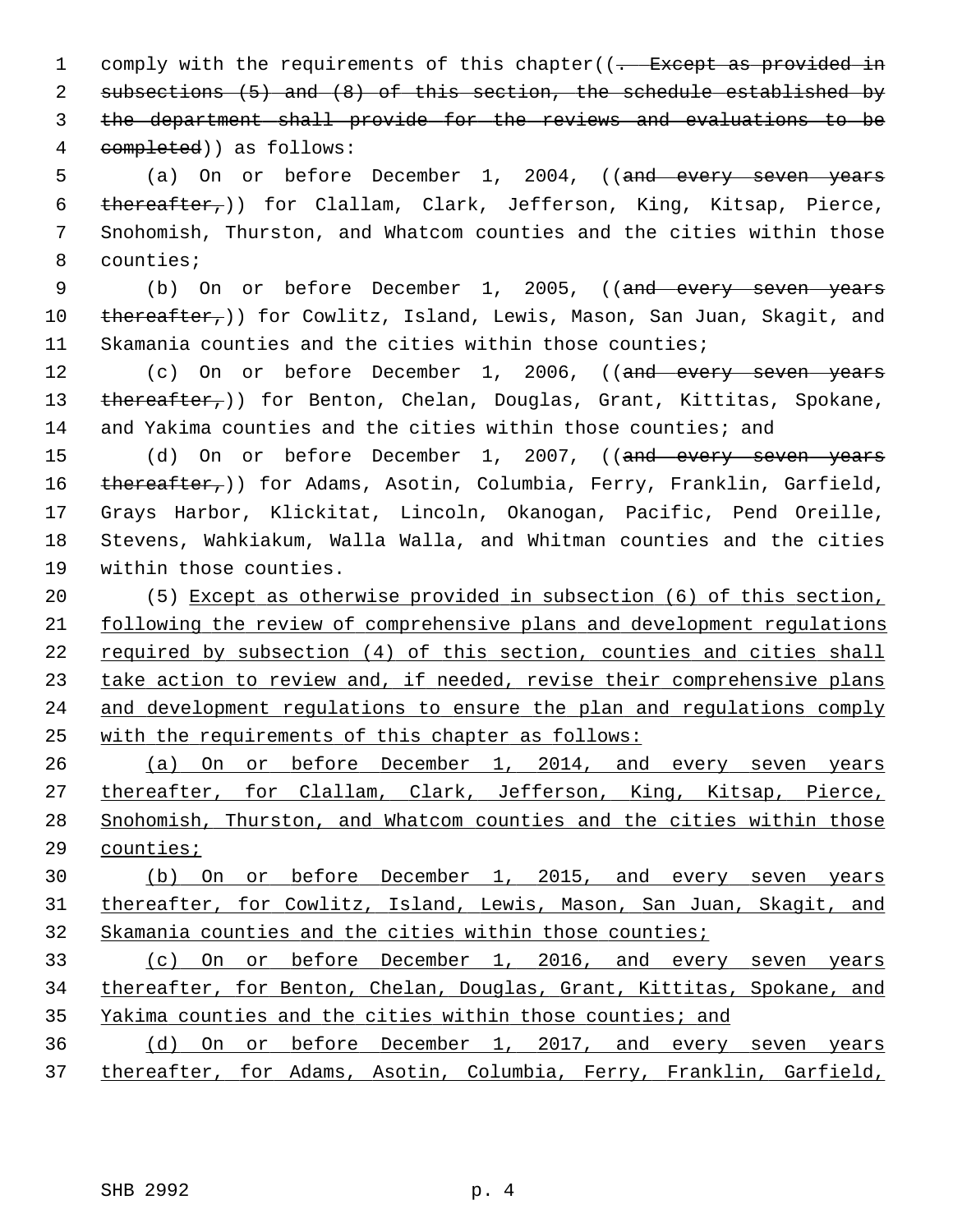1 Grays Harbor, Klickitat, Lincoln, Okanogan, Pacific, Pend Oreille, 2 Stevens, Wahkiakum, Walla Walla, and Whitman counties and the cities 3 within those counties.

 4 (6)(a) Nothing in this section precludes a county or city from 5 conducting the review and evaluation required by this section before 6 the  $((time limits))$  deadlines established in subsections  $(4)$  and  $(5)$  of 7 this section. Counties and cities may begin this process early and may 8 be eligible for grants from the department, subject to available 9 funding, if they elect to do so.

10 (b) A county that is subject to a ((schedule)) deadline established 11 ((by the department under)) in subsection (4)(b) through (d) of this 12 section and meets the following criteria may comply with the 13 requirements of this section at any time within the thirty-six months 14 following the ((date)) deadline established in ((the applicable 15 schedule)) subsection (4) of this section: The county has a population 16 of less than fifty thousand and has had its population increase by no 17 more than seventeen percent in the ten years preceding the ((date)) 18 deadline established in ((the applicable schedule)) subsection (4) of 19 this section as of that date.

20 (c) A city that is subject to  $((a - s$ chedule established by the 21 department under)) a deadline established in subsection (4)(b) through 22 (d) of this section and meets the following criteria may comply with 23 the requirements of this section at any time within the thirty-six 24 months following the ((date)) deadline established in ((the applicable 25 schedule)) subsection (4) of this section: The city has a population 26 of no more than five thousand and has had its population increase by 27 the greater of either no more than one hundred persons or no more than 28 seventeen percent in the ten years preceding the ((date)) deadline 29 established in  $($  (the applicable schedule)) subsection  $(4)$  of this 30 section as of that date.

31 (d) A county or city that is subject to a deadline established in subsection (4)(d) of this section and that meets the criteria established in subsection (6)(b) or (c) of this section may comply with 34 the requirements of subsection  $(4)(d)$  of this section at any time within the thirty-six months after the extension provided in subsection  $(6)(b)$  or  $(c)$  of this section.

37 (e) State agencies are encouraged to provide technical assistance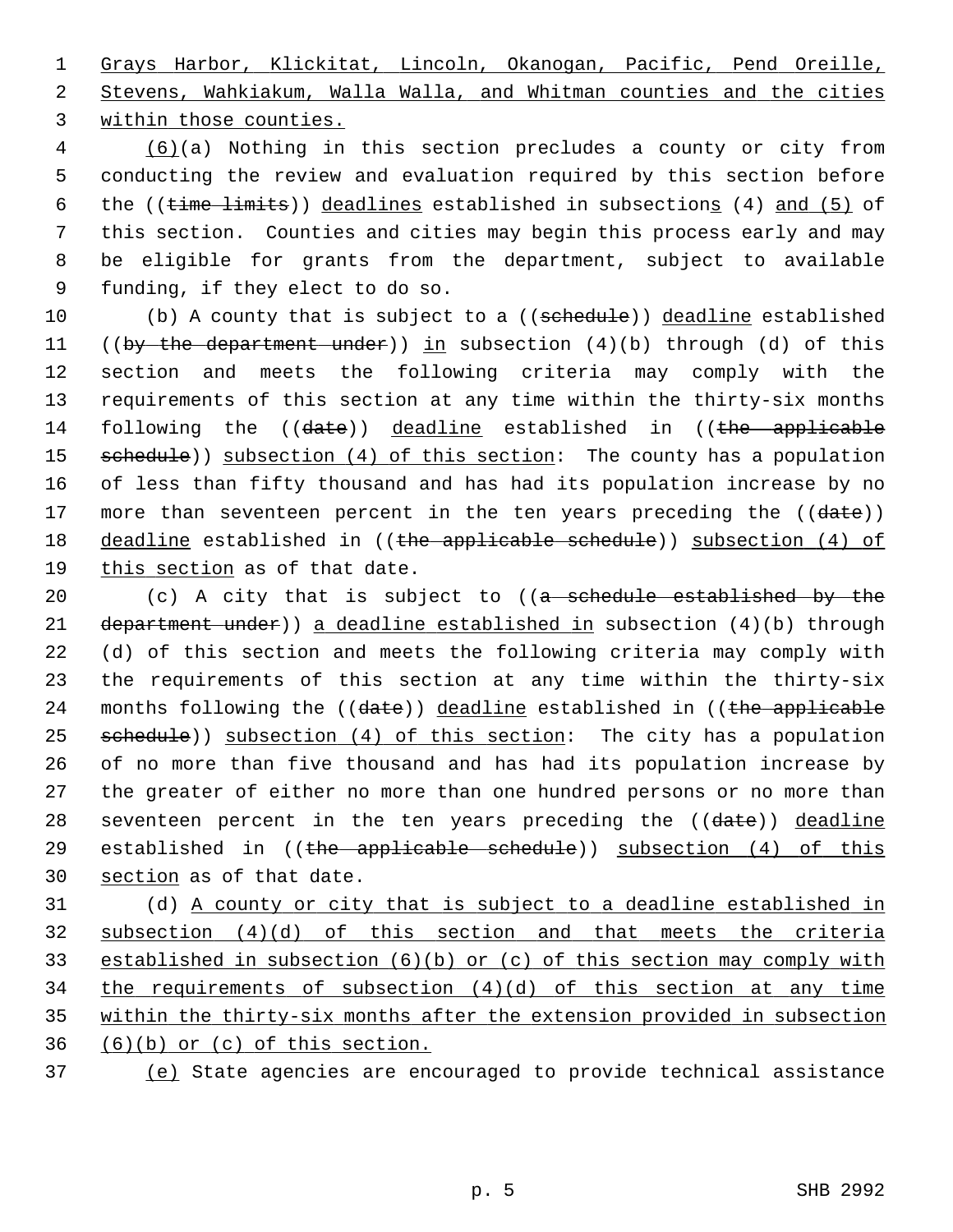1 to the counties and cities in the review of critical area ordinances, 2 comprehensive plans, and development regulations.

 3 (((6) A county or city subject to the time periods in subsection  $4 + 4$   $(a)$  of this section that, pursuant to an ordinance adopted by the 5 county or city establishing a schedule for periodic review of its 6 comprehensive plan and development regulations, has conducted a review 7 and evaluation of its comprehensive plan and development regulations 8 and, on or after January 1, 2001, has taken action in response to that 9 review and evaluation shall be deemed to have conducted the first 10 review required by subsection  $(4)(a)$  of this section. Subsequent 11 review and evaluation by the county or city of its comprehensive plan 12 and development requiations shall be conducted in accordance with the 13 time periods established under subsection  $(4)(a)$  of this section.)

14 (7)(a) The requirements imposed on counties and cities under this 15 section shall be considered "requirements of this chapter" under the 16 terms of RCW 36.70A.040(1). Only those counties and cities that meet 17 the following criteria may receive grants, loans, pledges, or financial 18 guarantees under chapter 43.155 or 70.146 RCW:

19  $((+a))$  (i) Complying with the ((schedules)) deadlines in this 20 section;

21  $((+b))$  (ii) Demonstrating substantial progress towards compliance 22 with the schedules in this section for development regulations that 23 protect critical areas; or

 $((\langle e \rangle) )$  (iii) Complying with the extension provisions of subsection  $((+5))$   $(6)(b)$   $((\theta \cdot r))_r$   $(c)$ , or  $(d)$  of this section ((may receive grants, loans, pledges, or financial guarantees under chapter 43.155 or 70.146 RCW)).

28 (b) A county or city that is fewer than twelve months out of 29 compliance with the schedules in this section for development 30 regulations that protect critical areas is making substantial progress 31 towards compliance. Only those counties and cities in compliance with 32 the schedules in this section may receive preference for grants or 33 loans subject to the provisions of RCW 43.17.250.

34 ( $(\frac{1}{8})$  Except as provided in subsection  $(5)(b)$  and  $(c)$  of this 35 section:

 $(a)$  Counties and cities required to satisfy the requirements of 37 this section according to the schedule established by subsection  $(4)(b)$ 38 through (d) of this section may comply with the requirements of this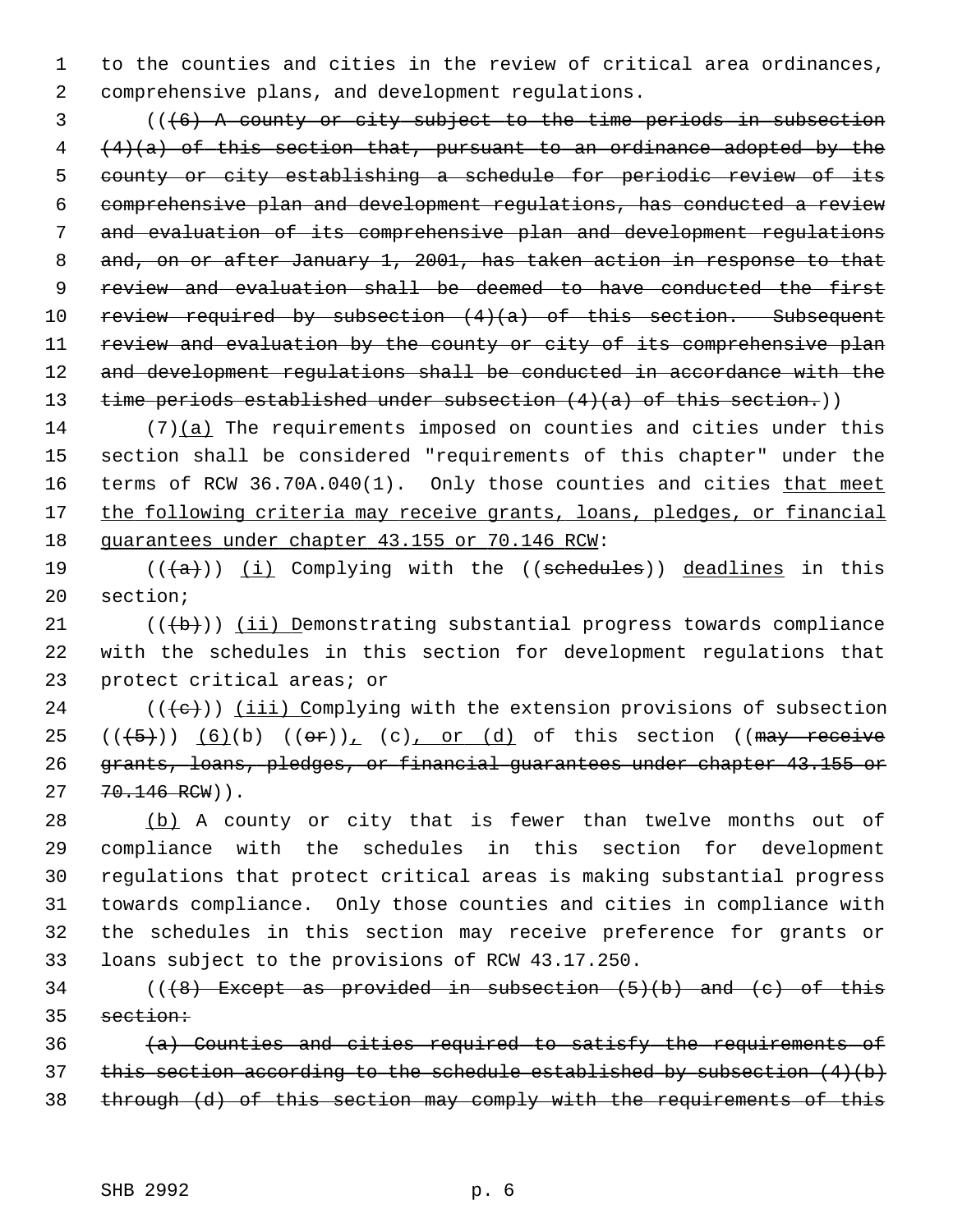1 section for development regulations that protect critical areas one 2 year after the dates established in subsection  $(4)(b)$  through  $(d)$  of 3 this section;

 (b) Counties and cities complying with the requirements of this section one year after the dates established in subsection (4)(b) through (d) of this section for development regulations that protect critical areas shall be deemed in compliance with the requirements of 8 this section; and

 9 (c) This subsection (8) applies only to the counties and cities 10 specified in subsection (4)(b) through (d) of this section, and only to 11 the requirements of this section for development regulations that 12 protect critical areas that must be satisfied by December 1, 2005, 13 December 1, 2006, and December 1, 2007.

14 (9) Notwithstanding subsection (8) of this section and the 15 substantial progress provisions of subsections (7) and (10) of this 16 section, only those counties and cities complying with the schedule in 17 subsection (4) of this section, or the extension provisions of 18 subsection (5)(b) or (c) of this section, may receive preferences for 19 grants, loans, pledges, or financial guarantees under chapter 43.155 or 20 70.146 RCW.

 (10) Until December 1, 2005, and notwithstanding subsection (7) of this section, a county or city subject to the time periods in 23 subsection (4)(a) of this section demonstrating substantial progress towards compliance with the schedules in this section for its comprehensive land use plan and development regulations may receive grants, loans, pledges, or financial guarantees under chapter 43.155 or 27 70.146 RCW. A county or city that is fewer than twelve months out of compliance with the schedules in this section for its comprehensive land use plan and development regulations is deemed to be making substantial progress towards compliance.))

31 NEW SECTION. **Sec. 2.** A new section is added to chapter 36.70A RCW 32 to read as follows:

33 (1) Agricultural and forest lands of long-term commercial 34 significance designated under RCW 36.70A.170(1)(a) and (b) as of the 35 effective date of this section must remain in compliance with RCW 36 36.70A.170 until the county or city completes the applicable review and